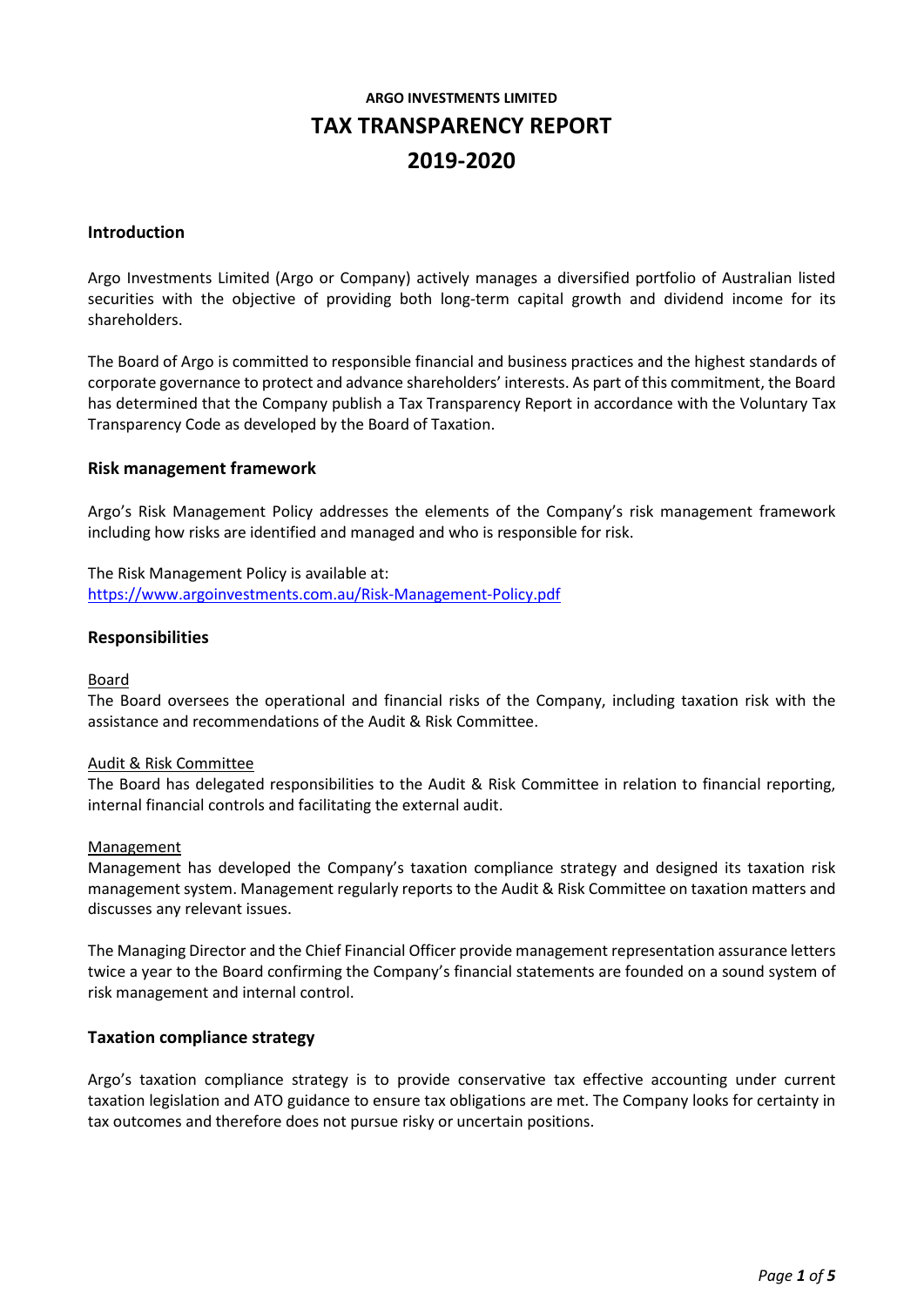## **Taxation risk management**

In accordance with the Company's risk management framework, the Company's business environment is regularly reviewed for new taxation risks and its current taxation risks are continually monitored.

Argo's risk management and internal control systems ensure compliance by the Company with its taxation obligations.

Management consults the Company's external auditor and tax advisers, PricewaterhouseCoopers (PWC) on all significant transactions and medium/high taxation risk matters to ensure correct application to enable the Company to meet its taxation obligations.

#### Taxation risk controls

To reduce the risk of misstatement in the calculation and provision for taxation, the Company has the following controls in place:

- As part of the half-year review and full-year audit, PWC review the Company's provision for tax payable and confirm the franking account and Listed Investment Company (LIC) capital gain account balances;
- PWC annually review and confirm accounting and tax treatment of investment transactions to ensure treatment is consistent with ATO legislation, guidance and class rulings; and
- Management prepares the Company's annual tax return and engages PWC to review and lodge it.

### **Income tax reconciliations**

A reconciliation of Argo's accounting profit to its income tax expense is included in Note 4 of the Company's 2020 Annual Report in accordance with International Financial Reporting Standards (IFRS).

The Company provides the following information to enhance transparency of Argo's tax outcomes in accordance with the Voluntary Tax Transparency Code:

- 1) Reconciliation of accounting profit for the year ended 30 June 2020 to income tax to be refunded;
- 2) Effective company tax rates; and
- 3) Reconciliation of tax asset refundable at 30 June 2020 to tax refunded for the 2019-20 year.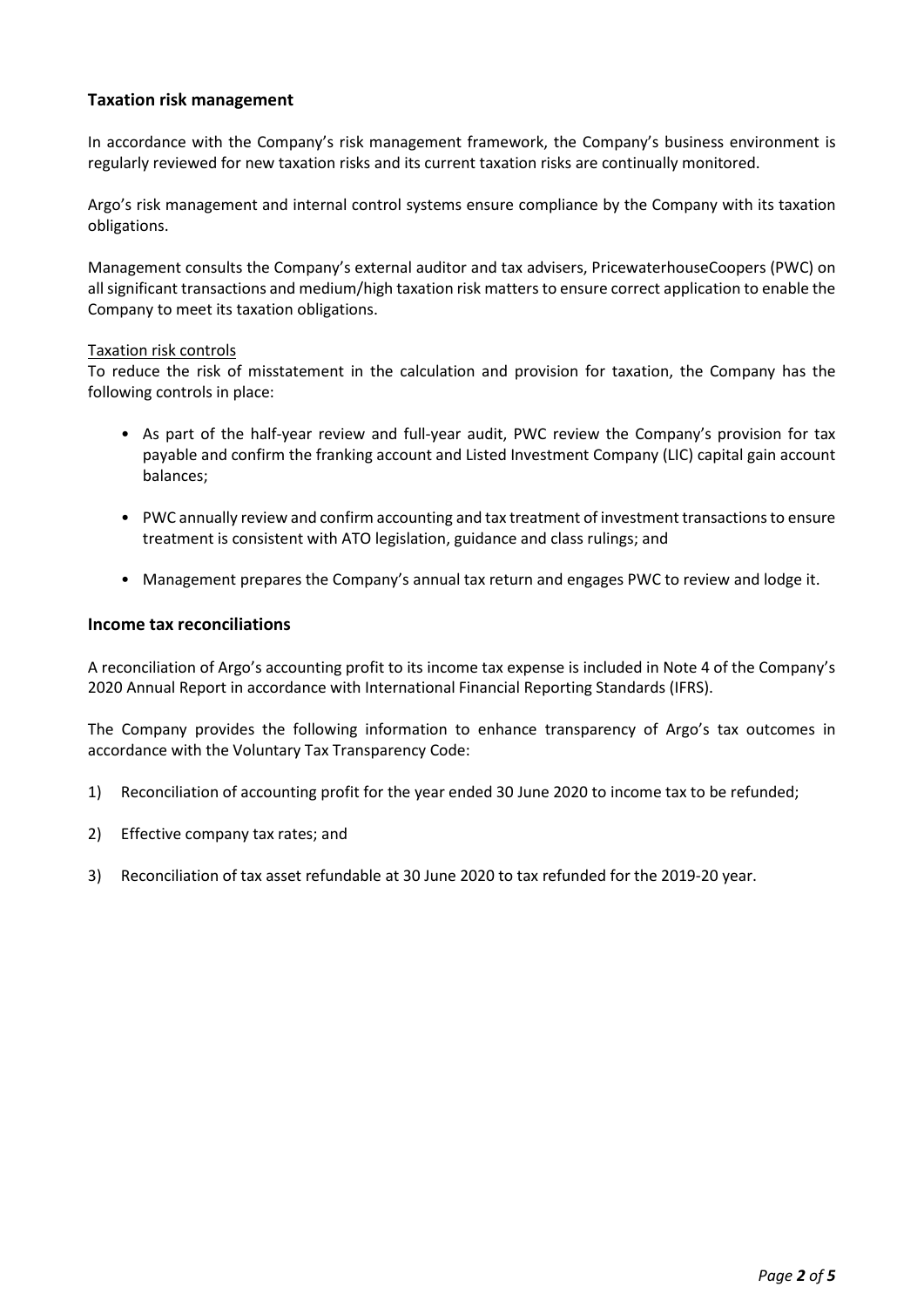**1) Reconciliation of accounting profit for the year ended 30 June 2020 to income tax to be refunded**

|                                                                   | 2020      |
|-------------------------------------------------------------------|-----------|
|                                                                   | \$000     |
| Profit for the year before tax                                    | 215,998   |
| Nominal tax at 30%                                                | 64,799    |
| Less: franking credits on dividends received                      | (50, 449) |
| Add: other taxable items                                          | 2,373     |
| Less: over provision in previous year                             | (181)     |
| Income tax expense as per Statement of Profit or Loss             | 16,542    |
| Less: tax on realised capital losses                              | (2,824)   |
| Less: deferred tax temporary differences                          | (13, 363) |
| Less: PAYG tax instalments paid                                   | (14, 889) |
| Tax refund as per Statement of Financial Position at 30 June 2020 | (14, 534) |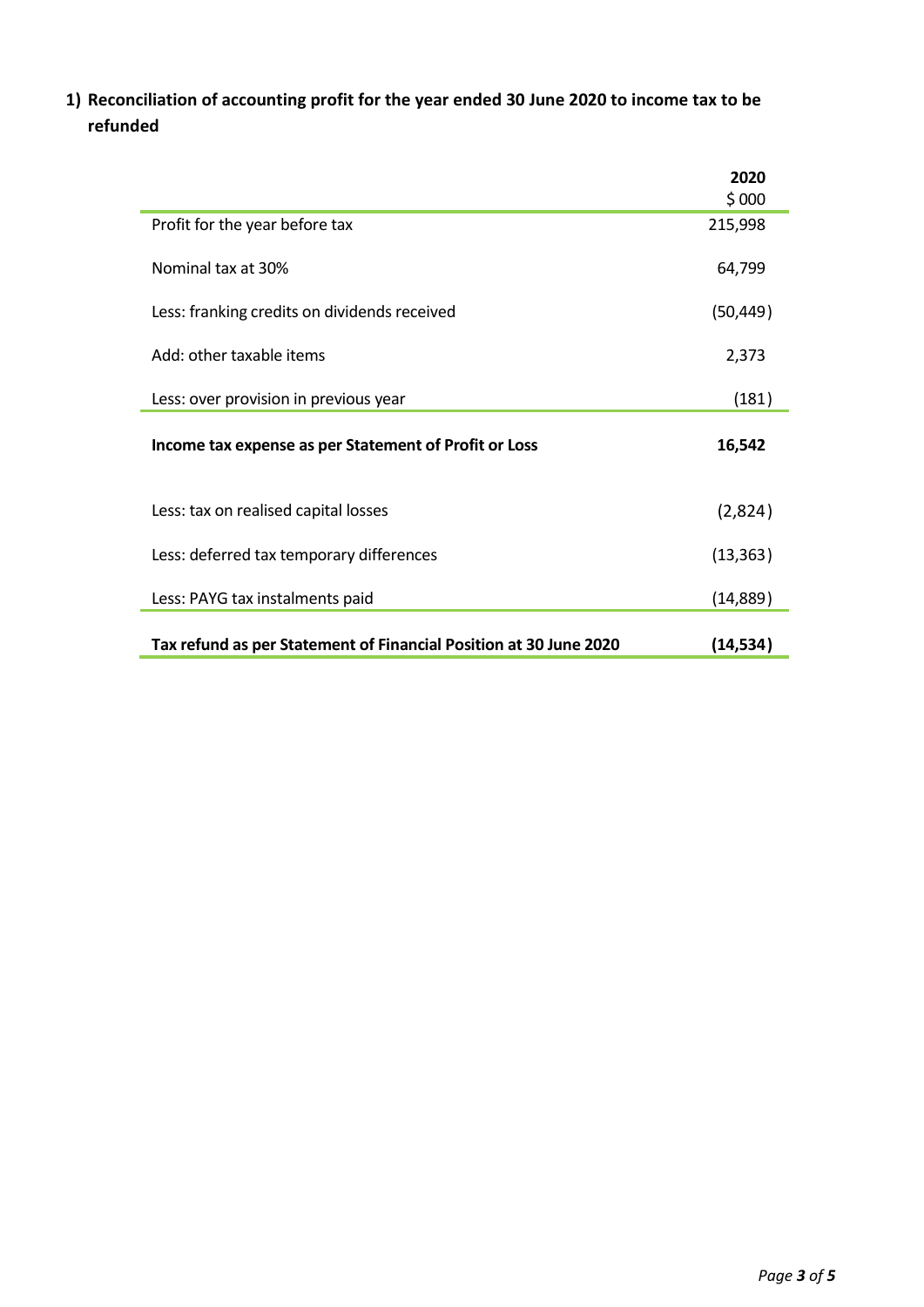## **2) Effective company tax rates**

Franked dividends received by the Company include tax credits which represent the tax already paid and distributed by the source companies.

Including the tax paid on dividends received, the effective tax rate would be as follows:

|                                                             | 2020    |
|-------------------------------------------------------------|---------|
|                                                             | \$000   |
| Profit for the year before tax                              | 215,998 |
| Franking and foreign tax credits received                   | 50,455  |
| Income tax expense as per Statement of Profit or Loss       | 16,542  |
| Tax expense including tax paid on dividends received        | 66,997  |
| Effective tax rate including tax paid on dividends received | 31.0%   |

The effective tax rate including tax paid on dividends received, is more than the company tax rate of 30% due to non-assessable trust income received, dividends accrued at balance date and the over provision of tax from the previous year.

Excluding the effect of franking credits received on dividends, the effective tax rate would be 7.7%.